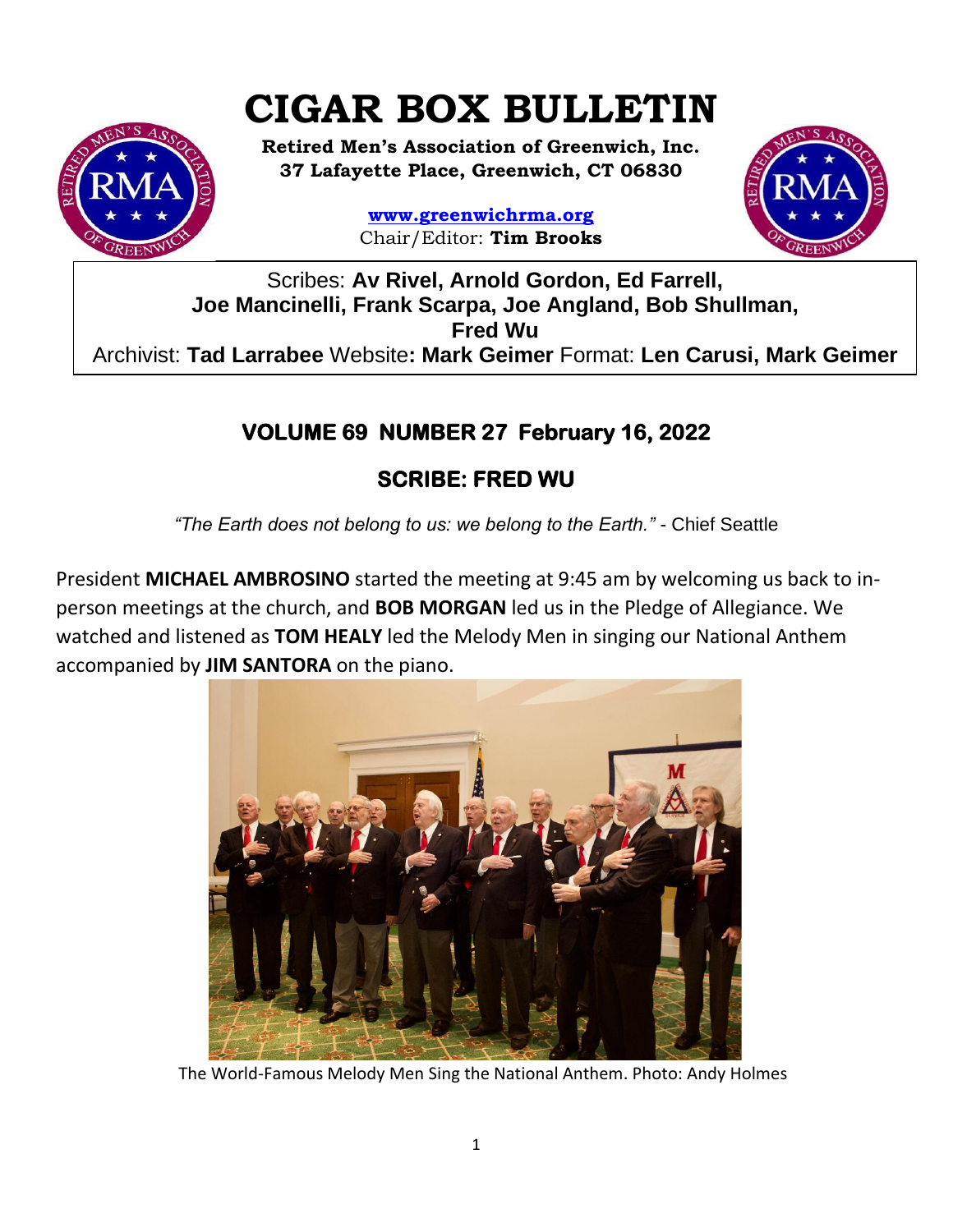**TOM** then led the entire room in singing "We Are the RMA" (composed by **BOB MORGAN**) followed by "Blue Skies."

#### **ANNOUNCEMENTS**

**MICHAEL** informed us that our weekly membership meetings will continue to be in-person until we hear differently from him. **MICHAEL** is still seeking a volunteer to lead a food/clothing drive and hopes that someone will step up. In spite of the apparent early end of winter, **MICHAEL** reminded us that we will not be meeting at the church whenever Greenwich Public Schools or the First Presbyterian Church are closed due to weather. **FRED WU** is the scribe today, and **TONY COCCHI** is today's mentor.

**Visiting: ED PARKER** is at Yale New Haven Hospital recovering from major heart surgery.

Corresponding Secretary **ARNOLD GORDON** reported that **GEOFFREY BURGE**, although still a paid-up member, has moved back to his homeland, Australia. He sends his good wishes: "I am missing you guys a lot… such an amazing community." He welcomes communication with members, and can be reached at [gburgesydney@gmail.com.](mailto:gburgesydney@gmail.com)

**ARNOLD** then read examples of the questions on an Alabama State Residency Application, which were not exactly praiseworthy of any rednecks in the group. He then introduced **PAUL CAMPION**, a new jokester, who told a few groaners, blaming **ARNOLD** for setting the precedent.

**PETER STERN** gave the membership report:

- 1. Attendance: 53 in person and 14 on Zoom, for a total of 67. No guests.
- 2. Birthdays:

| <b>CHARLIE</b> | <b>I GRAVES</b> |  |
|----------------|-----------------|--|
|                | WOLFF           |  |

a. Snow birds on Zoom: **GRAN BURGESS** and **FRANK SCARPA.**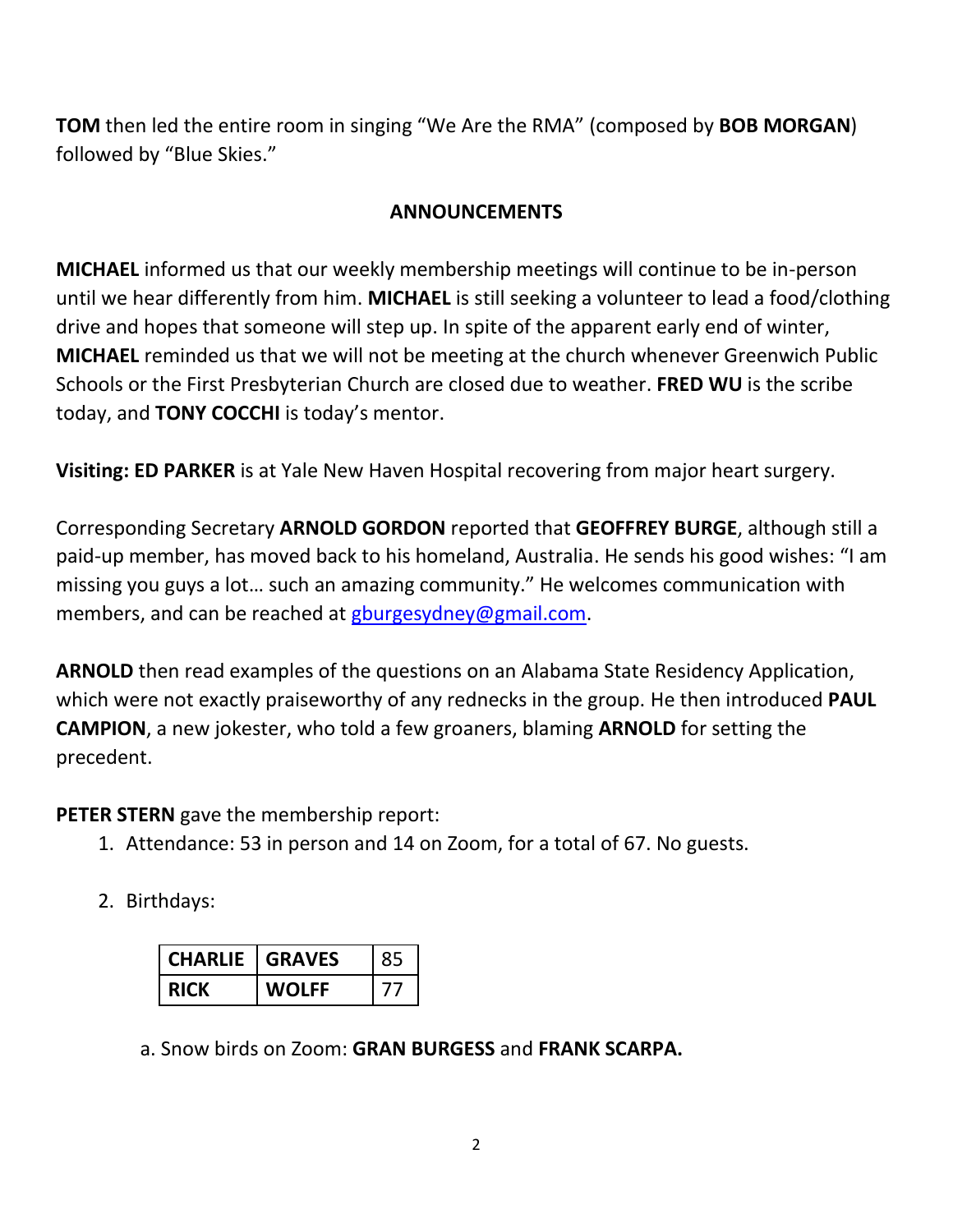- 3. Remember, be vaccinated and boosted and wear a mask. You should always carry proof of vax + booster with you.
- 4. For the record, **GEOFFREY BURGE** is still a member, so hello to "Down Under."

**DON ROTZIEN** reminded all that the first ROMEO luncheon of 2022 will be on Thursday, February 24<sup>th</sup> at Tengda Restaurant. The restaurant will accommodate 20 people, and there are a few slots open. **DON** says that they could squeeze in a few more than 20 if necessary.

**Program: HOLLISTER STURGES** announced that **JACK WEIR** of the Publicity Committee has made an arrangement with the *Greenwich Sentinel* to publish weekly articles about RMA speaker presentations. At the end of each article is a paragraph about the RMA and a call for potential new members to contact **PETER STERN** or **MICHAEL AMBROSINO**.

**HOLLISTER** said that today's speaker is **STEVE MESKERS**, State Assemblyman from the 150th district, and an expert on economics, speaking on "Economic Development in Post-Covid Connecticut." Next week's speaker will be the third candidate for Music Director of the Greenwich Symphony, Joshua Gersen, a native of Monroe, CT. He will be interviewed by **JERRY POLLACK**.

#### **FUN AND GAMES**

**Hearts: MICHAEL** reported that hearts will continue to be played at the Eastern Greenwich Civic Center through the end of March, but that future dates are uncertain due to the start of construction at the site. This week on table one, winners were **TOM HEALY** and **JOHN STANKUNAS.** On table two, **JIM DEAN** won 3 games. Moonshots: one each for **JIM DEAN** and **JOE DOWLING**.

**Tai Chi:** The normal Monday morning 9:30 session is cancelled because **WILL MORRISON** will be in L.A. visiting family. You will have to wait for a clue to the Secret Sauce. He will be back in a week. Otherwise, sessions are free and contributions are welcome. Mondays, 9:30 am in Old Greenwich and on Zoom. Sign-up with **WILL** is required, at [wdmorrison@gmail.com.](mailto:wdmorrison@gmail.com) More info at [experiencetaichi.org.](https://experiencetaichi.org/)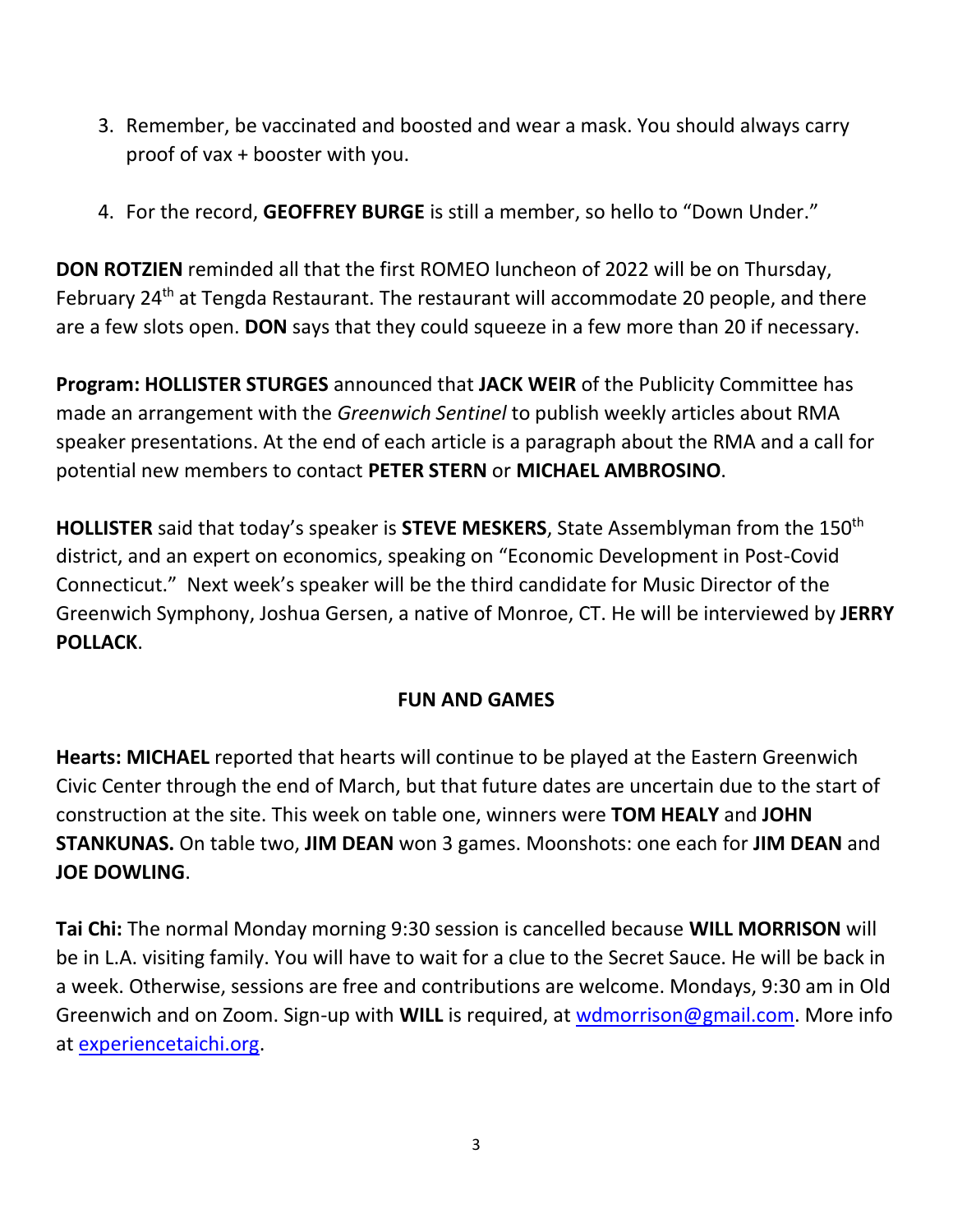**Walkers and Talkers: TAD LARRABEE** reported that eight RMA walkers visited Stamford last Thursday, starting at Scalzi Park and walking alongside the Rippowam River and returning through downtown Stamford. The weather was perfect, nice and sunny, reaching into the high 40s.

**TAD's** second topic involves a potential paid gig. The Greenwich Choral Society is looking for someone who is qualified as a box office manager. This would involve working at concerts three times a year on weekends. It will require some technical background and learning how to utilize Audience View which handles on-line ticketing. If you are interested, please see **TAD**, call him at 203-637-4023, or email him at [tadlarrra@optonline.net.](mailto:tadlarrra@optonline.net)

And speaking of the Greenwich Choral Society, at 4 pm on Saturday, February 26<sup>th</sup> you can celebrate Beethoven's 200<sup>th</sup> birthday, although it's a bit late due to COVID. The music is varied and enjoyable and the chorus is accompanied by a professional orchestra. It will be held at the First Presbyterian Church in New Canaan. See the flyer on our bulletin board for more detail. Tickets can be purchased on-line at [gcs-ct.org.](http://www.gcs-ct.org/)

**Bridge: ED MASTOLONI** reported that bridge was being played at **ANDRE MAZUREK**'s house while they have less than two full tables. If more would like to play, they will move to the Eastern Civic Center. The February 9<sup>th</sup> bridge results were:

- 1. **JOHN FEBLES**: 3,070
- 2. **ANDRE MAZUREK**: 1,970
- 3. **RON MURRAY**: 1,700

**Tennis: ANDY HOLMES** reported that as usual every Friday, four matches were played at the Old Greenwich Tennis Academy. In the opening round, winners on court one were **PETER UHRY** and **ANDY HOLMES**, and on court two the winners were **ANDRE MAZUREK** and **BOB GRAYSON**. In the final round, the winners on court one were **ANDRE MAZUREK** and **ANDY HOLMES**, and on court two the winners were **BRUCE SOCKET** and **RON FRIEDMAN**. This Friday's captain will be **ANDRE MAZUREK**.

**Platform Tennis: MICHAEL AMBROSINO** reported that there were five players at the Loughlin courts on Tuesday morning.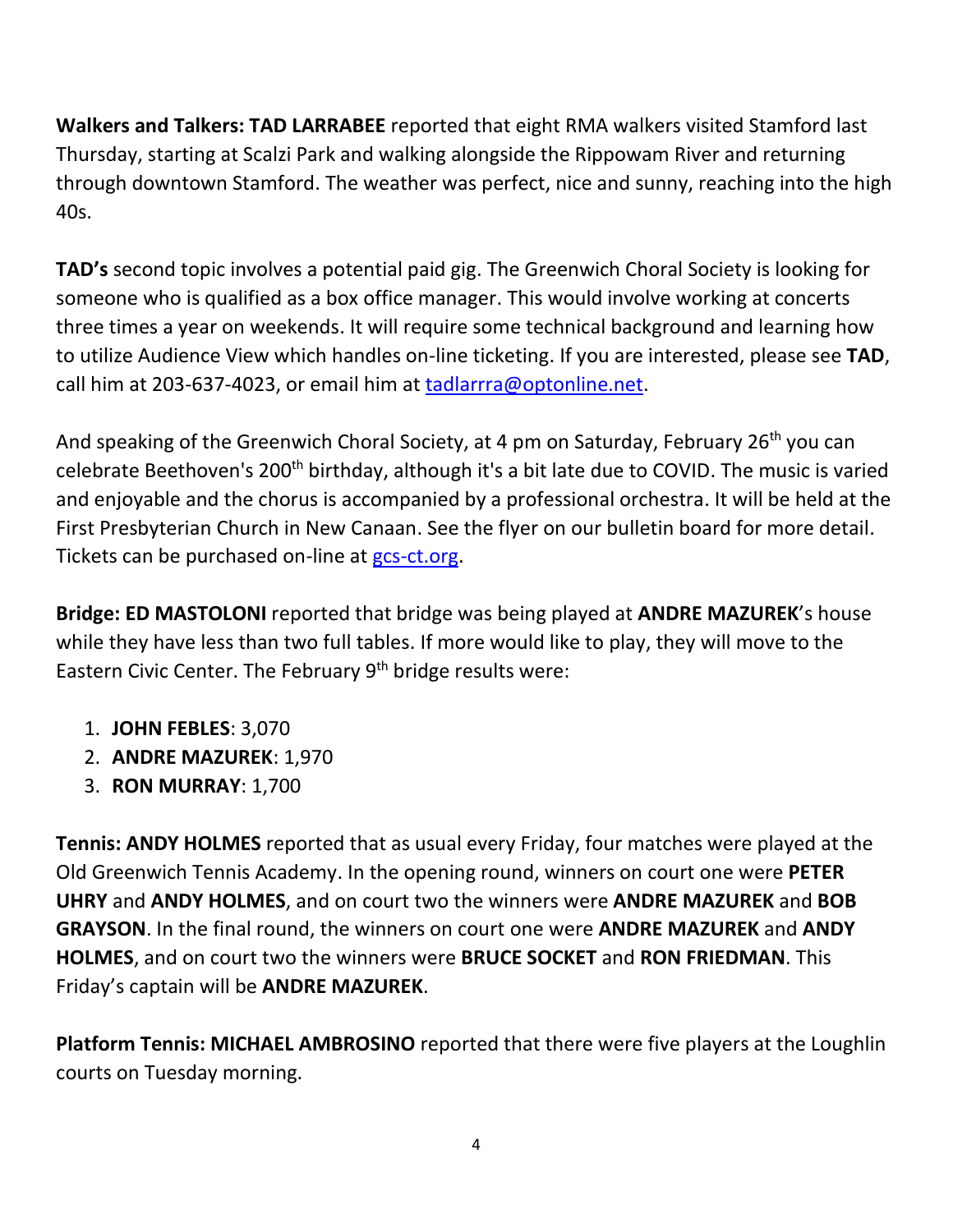**Pickleball. JOE MANCINELLI, MARK GEIMER, PAT MACCARTHY** and **ANDRE MAZUREK** playing pickleball on a beautiful winter morning:



In honor of the upcoming Presidents Day holiday, President **MICHAEL AMBROSINO** presented a trivia quiz on U.S. presidents. In spite of the difficulty of the questions, the members were able to answer almost all of them correctly, aided by a dazzling display of knowledge by **MAURICE KROHN**.

#### **SPEAKER PROGRAM**

**HOLLISTER STURGES** introduced State Representative **STEVE MESKERS** of the 150th District in Connecticut. **STEVE** identifies himself as a fiscally conservative, socially progressive Democrat. He was elected in November 2018, the first Democrat elected from the district in over 100 years, and has just completed the first year of his second term. **STEVE**'s presentation was entitled "Connecticut 2022: Where We Are, Update and Review."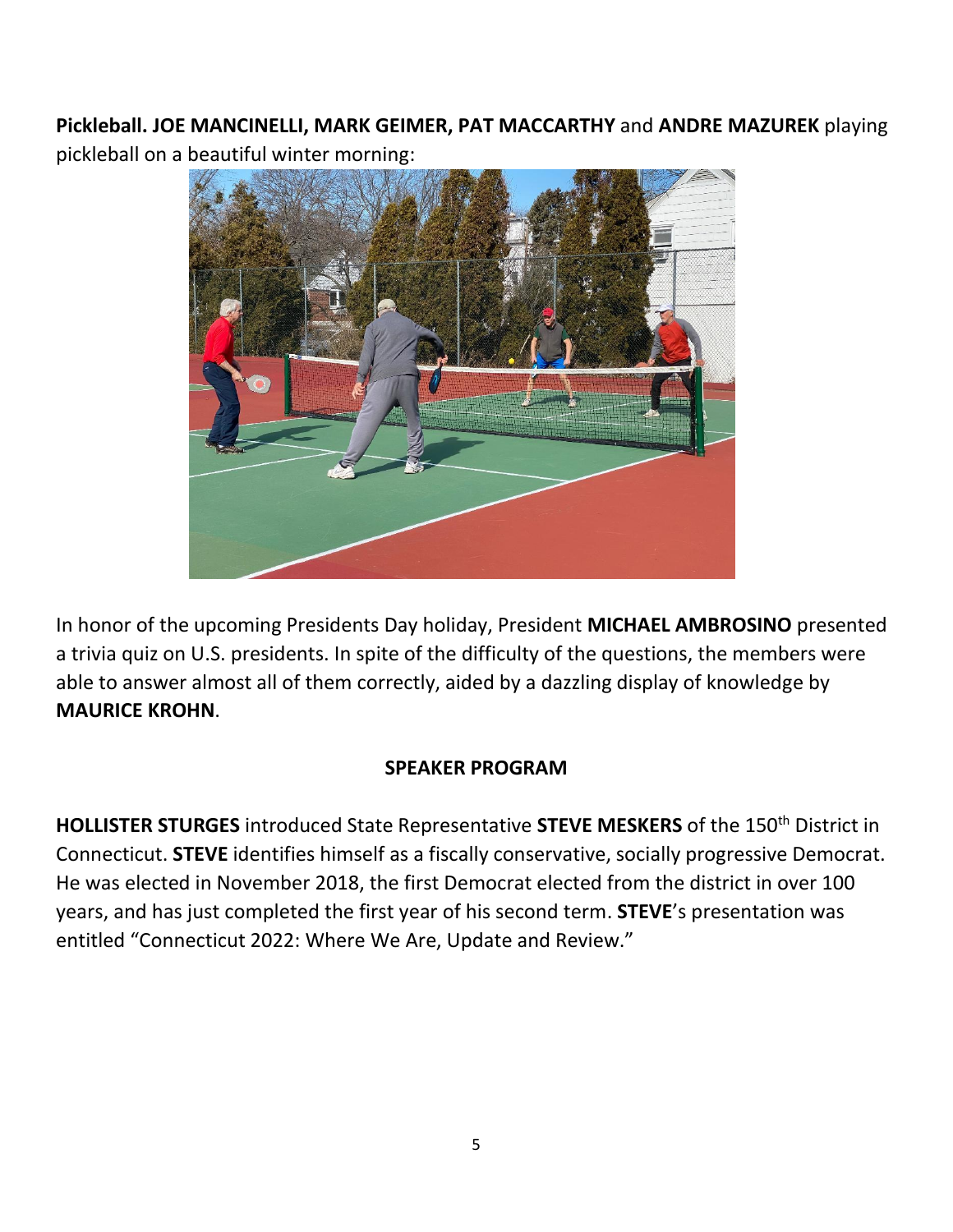Connecticut has made significant progress since the budget impasse in 2017. Three consecutive fiscal years have closed in surplus and the state has the most robust Budget Reserve Fund in its history. The state has reduced unfunded liabilities by funding more than \$1.6 billion in supplemental pension payments on top of the annual payments. The state's credit rating was upgraded for the first time in 20 years.

Continuing Connecticut's recent run of financial successes is dependent on remaining disciplined. It cannot be presumed that the pandemic is over. Further, it is not until the FY 2024–2025 biennium that the gap between the growth in fixed costs versus revenue begins to narrow. While large surpluses are projected for fiscal years 2022 and 2023, this business cycle will inevitably slow. The state needs to be prepared by continuing to be prudent stewards of the state's resources.

The state's fiscal position at the end of FY 2021 was much better than envisioned at the start of the COVID-19 pandemic. FY 2021 ended with a General Fund surplus of \$475.9 million, the third consecutive year-end surplus. In addition, the state was able to maintain budgetary reserves at 15% while paying down unfunded liabilities. This success can be attributed to the effective response to the COVID-19 public health crisis which minimized disruption to most economic sectors and encouraged in-migration of residents and businesses, the unprecedented level of federal economic stimulus, and finally, the state's budgetary discipline. Considering the above, the governor is proposing modest, but impactful, revisions to the state's tax policies.

First, to provide meaningful middle-class tax relief and increase equity in the taxation of automobiles across the state, the governor is proposing to lower the existing property tax cap of 45 mills on automobiles to 29 mills. Towns would be reimbursed for the lower cap, at an expected cost of \$160.4 million annually.

Second, to stem the outflow of retirees, the governor is proposing to accelerate the phase-in of the pensions and annuities income tax exemption by three years. This provision allows single filers with an adjusted gross income (AGI) of less than \$75,000 or joint filers with an AGI of less than \$100,000 to exempt 100% of their pension and annuity income from the state income tax, up from the original 56%.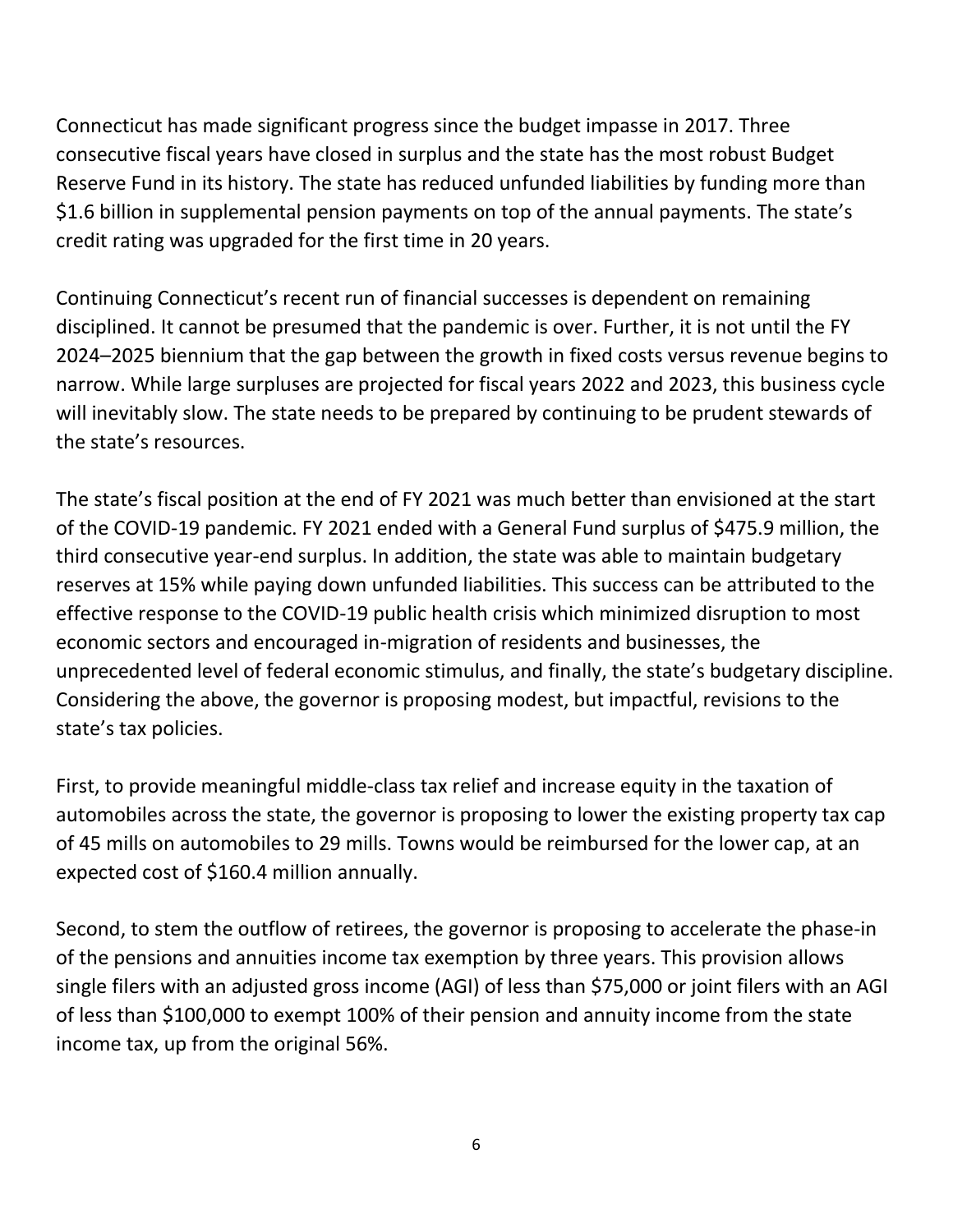Third, the governor is also proposing to accelerate the restoration of the property tax credit on income tax to full eligibility while increasing the maximum credit amount from \$200 to \$300. Currently, only filers age 65 and over or those with dependents are eligible for the property tax credit. This is expected to double the current 400,000 eligible filers.

Fourth, to help attract educated younger workers to the state while helping to ameliorate the student loan debt burden, the governor is proposing to expand the employer student loan tax credit. Businesses that contribute toward an employee's student loan balance can avail themselves of a 50% tax credit up to \$2,625 per employee per income year. In sum, the tax relief proposals contained in this budget would total \$335.7 million.

In the Q&A session that followed, **STEVE** addressed many other important economic issues, including the shortage of affordable housing, the continuing high level of state government indebtedness, the great need for transportation infrastructure improvements, and the financial stress facing non-profit organizations unable to keep pace with private sector wage increases.

#### **SPECIAL FEATURE**

Past President **PETE UHRY** has asked that we include a few "historical" RMA pictures, with a question of the week. In 2014, this RMA virtuoso did something in spectacular fashion at the Griff Golf Course. What was it?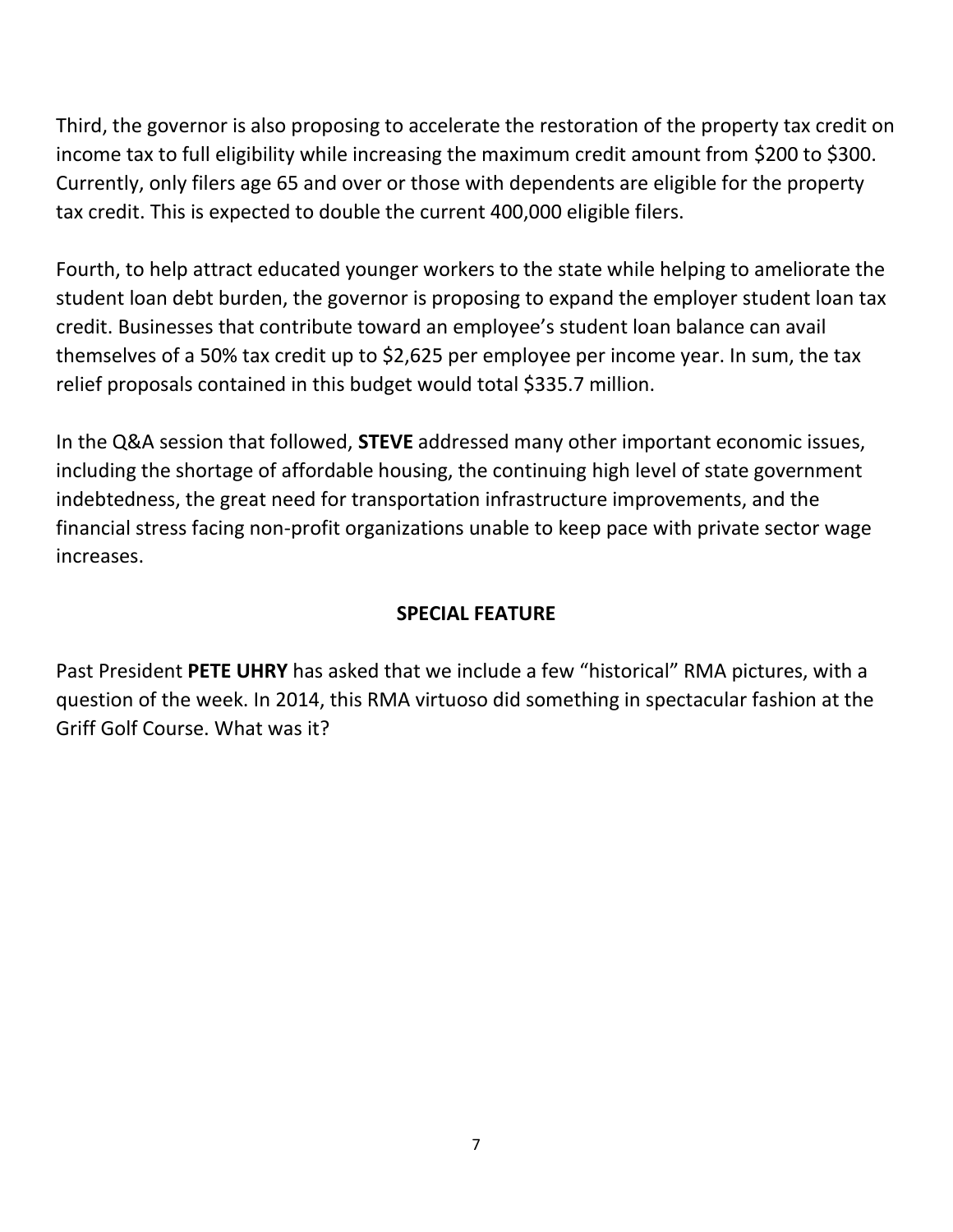

Do you have any pictures of past RMA activities?

### **IMPORTANT REMINDERS**

**TO CBB CONTRIBUTORS:** Scribe for the next meeting, on February 23, will be **→BOB SHULLMAN←**. Please send a copy of any remarks you want included in the CBB to [bob.shullman@gmail.com.](mailto:bob.shullman@gmail.com)

**ALL MEMBERS**: Do not forget to report all your inside and outside volunteer hours to **JOHN FEBLES** at [jfebles13@gmail.com.](mailto:jfebles13@gmail.com)

**ALL MEMBERS**: The CBB Team works every week to write and publish an informative and concise bulletin for our members' enjoyment. We welcome new members to join the CBB Team. Please contact **TIM BROOKS** at [tbroo@aol.com](mailto:tbroo@aol.com) if you are interested.